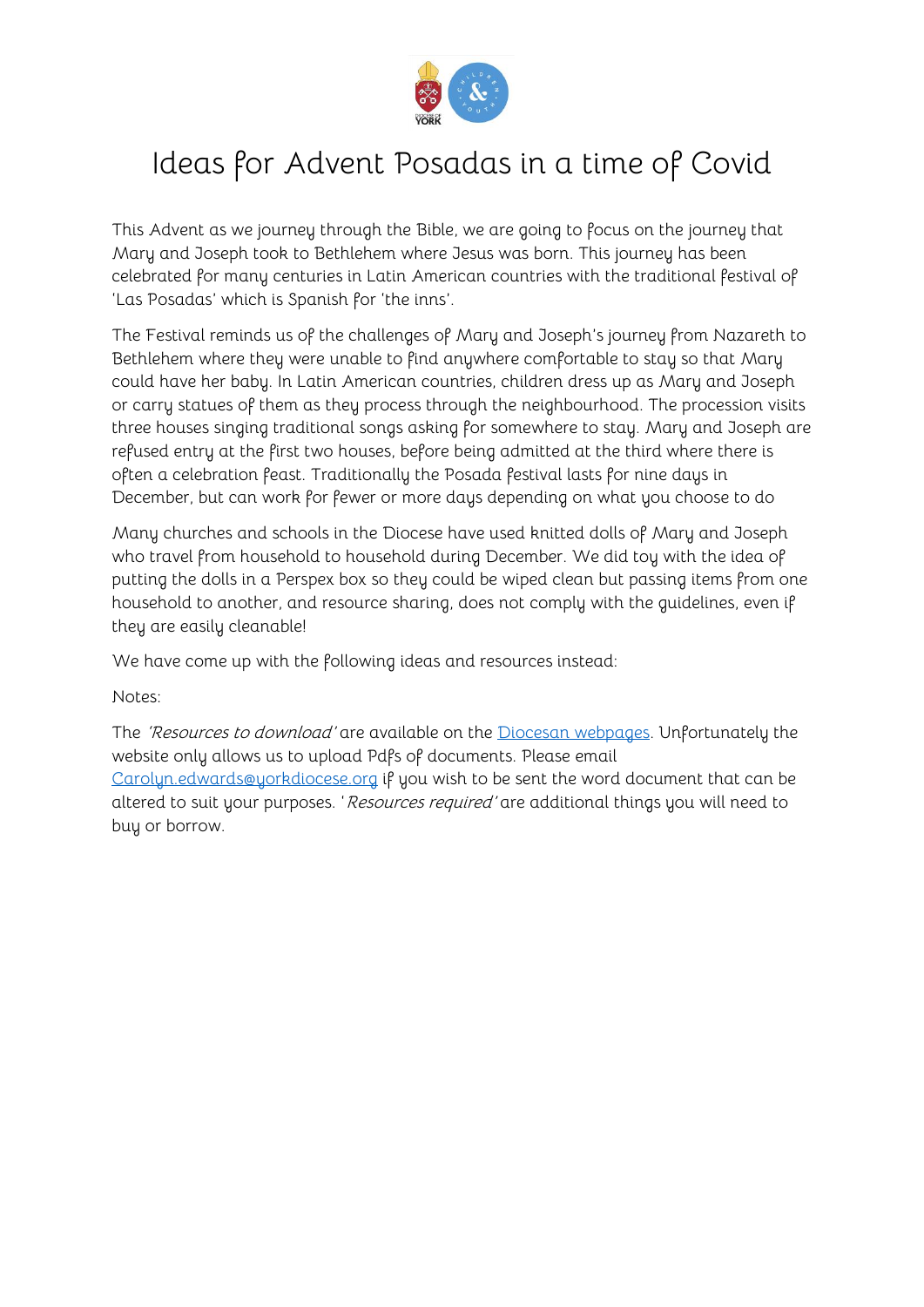### **Postal Posada**

Post a picture of the holy family to every household that wants to be involved. Accompany this with a letter and some liturgy and/or prayers. Make sure each household knows what day they are to open their letter and put the picture up somewhere in the house as if Mary and Joseph have just arrived. You could encourage them to take a picture of it and post this on a Facebook page, and/or provide a poster that says 'Mary and Joseph are here' that they can put in their window.

#### *Resources to download*:

- Picture of traditional Bolivian nativity
- Sample letter to hosts
- Who are Mary and Joseph handout
- Liturgy and prayers
- Mary and Joseph are here poster

#### *Resources required:*

- Envelopes and stamps
- Sign up mechanism for households
- Volunteers to stuff 24 envelopes!

### **Facebook Posada**

Although using social media can exclude some members of the community, one of the great things about the traditional passing of Posada items from one household to another was the opportunity for people to write comments in a journal on how the visit of the holy family had affected them. With this not being possible a facebook page or equivalent that allows people to post pictures, thoughts and comments and where you can post questions may replace some of those missed opportunities. You could do a post a week during Advent, or a post a day for a week, whatever suits your resources

#### *Resources to download:*

• Reflections and questions

#### *Resources required:*

- Social media platform
- Volunteer to monitor and upload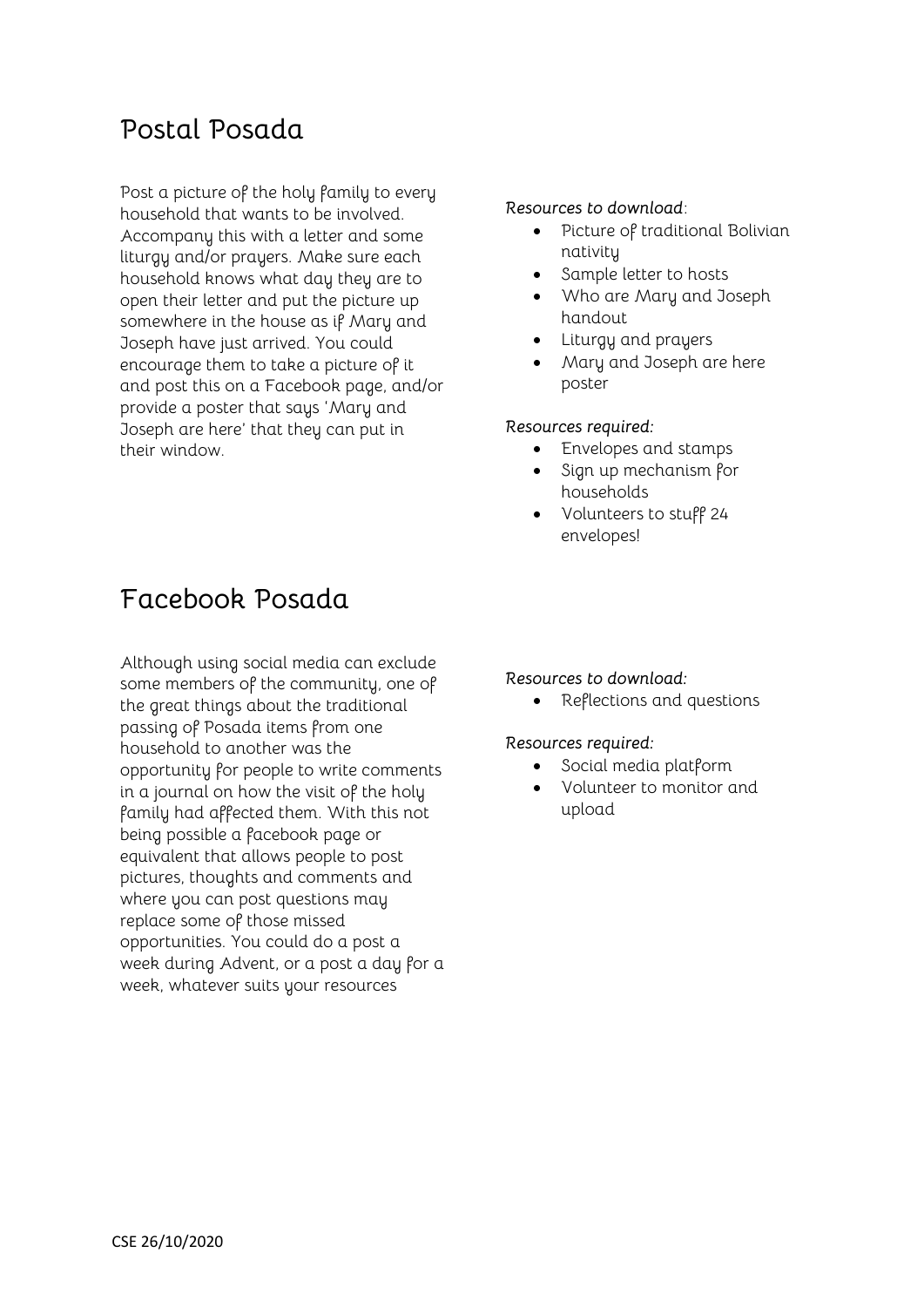### **Outdoor Posada**

Ask someone to make a large wooden or Perspex version of Mary and Joseph travelling to Bethlehem. Ask local businesses and or households to sign up to 'host' the display in their shop window or front garden – you could also include your local school, care homes, nurseries, etc. Every day during December move the display to another spot and encourage everyone to 'spot' where it is today, perhaps taking a picture of it with their phone to upload to your facebook page. You could send out a 'we saw them' sheet for families to complete and hand in in exchange for a small (pre-quarantined) prize (they could collect this when they come for the ['Gold, Frankincense and](https://dioceseofyork.org.uk/schools-and-youth/children-young-people-churches/advent-and-christmas-in-a-pandemic/gold-frankincense-and-myrrh/)  [Myrrh tour!](https://dioceseofyork.org.uk/schools-and-youth/children-young-people-churches/advent-and-christmas-in-a-pandemic/gold-frankincense-and-myrrh/))

## **Socially Distanced Procession**

This year we will be unable to emulate the South American tradition where the whole village parades with the holy family and feasts at the different houses. You could, however, hold a socially distanced procession where Mary and Joseph and a few escorts with lanterns process through the village in silence or accompanied by music. Post a leaflet through the door alerting households to the time the procession will be passing their door and asking them stand on their doorstep with a candle. You could also offer the opportunity for them to come to the church and collect a quarantined bag with information about Posada and a candle for them to light when the procession passes.

You could combine this with a collection for a charity for the homeless

#### *Resources to download:*

Leaflet blank

#### *Resources required:*

- Volunteer to make a large wood or Perspex holy family
- Volunteers to move the family regularly
- 'We saw them' sheet with dates of your event that families can complete when they have 'spotted' Mary and **Joseph**

#### *Resources to download:*

- Leaflet blank
- Picture of traditional Bolivian nativity
- Liturgy and prayers
- Information about Posada
- Posada@Home activity sheet

#### *Resources required:*

- Volunteers to dispense leaflets and candles before the event
- Volunteers to be Mary and Joseph and Lantern bearers
- Candles
- Bags